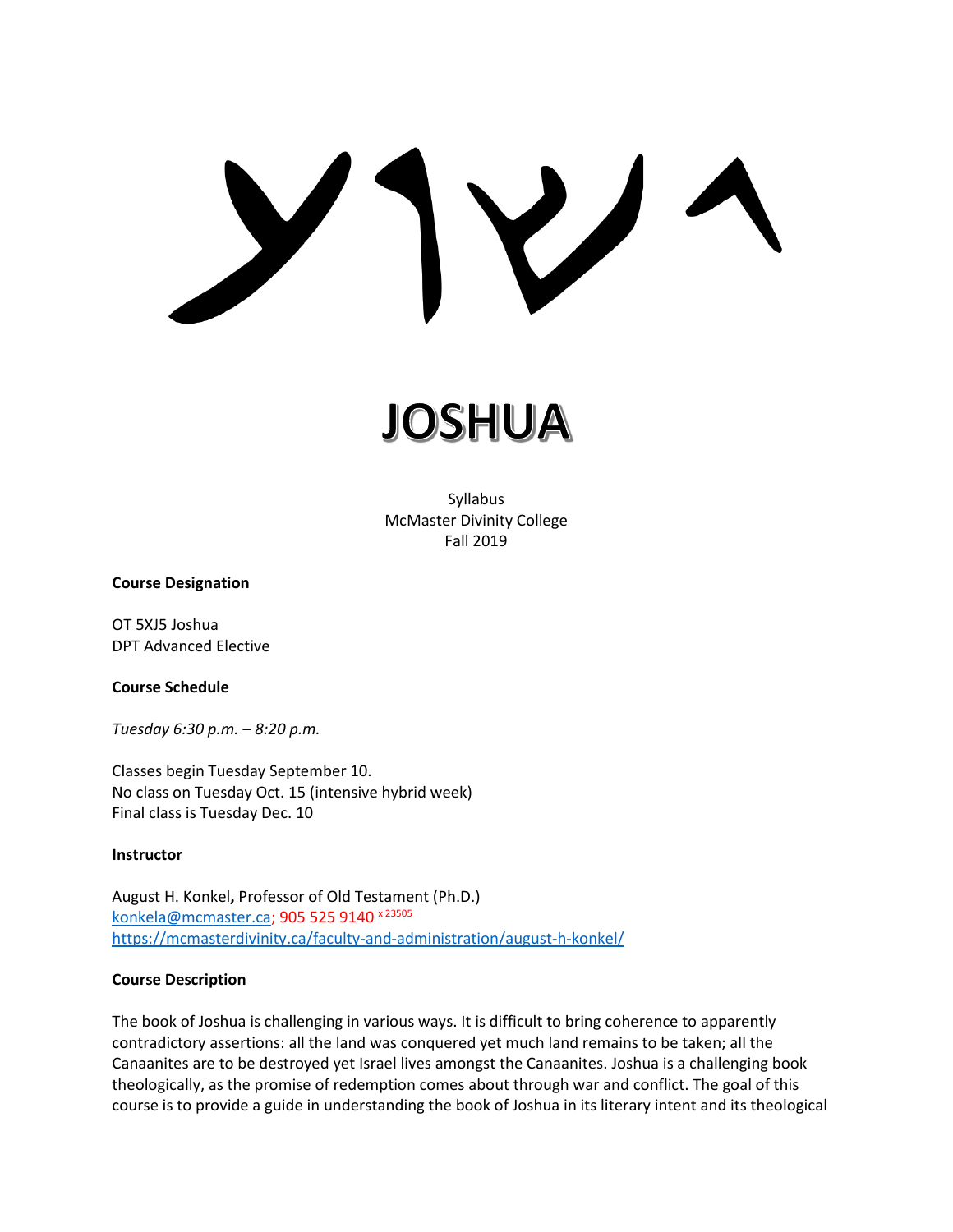# Joshua

message in dealing with the concepts of judgment and redemption. It is to provide guidance for living in a world that is torn by strife.

#### **Course Objectives**

*Knowing*

- Content and structure of the versions of Joshua (Masoretic, Greek, and Qumran)
- Questions of textual history and the process of composition
- Relationship of Joshua to the Pentateuch and the Deuteronomistic History
- Theological concepts of sovereignty, mercy, and judgment

#### *Being*

- Courage and conviction in a society of strife
- Understanding persistence and consequences of human conflict
- Hope of divine promise in formidable circumstances

#### *Doing*

- Engage in confronting violence with a theology of redemption
- Address strife with an understanding of the human condition that perpetuates violence
- Become active in church congregations in teaching a theologically sound anthropology

#### **Course Texts**

Richard Hess, *Joshua: An Introduction and Survey*, Tyndale Old Testament Commentaries, Inter-Varsity Press, 2008.

James Gordon McConville, *Joshua: An Introduction and Study Guide: Crossing Divides*, Bloomsbury Publishing, 2017.

#### *Textbook Purchase*

All required textbooks for this class are available from the College's book service, READ On Bookstore, Room 145, McMaster Divinity College. Texts may be purchased on the first day of class. For advance purchase, you may contact READ On Bookstore, Etobicoke, ON M9C 5K1: phone 416.620.2934; fax 416.622.2308; email [books@readon.ca.](mailto:books@readon.ca) Other book services may also carry the texts.

#### **Course Lectures**

- Sept. 10 Text and history of composition
- Sept. 17 Historical and archaeological interpretations of Joshua
- Sept. 24 Joshua within the Deuteronomistic History
- Oct. 1 Spying out the land
- Oct. 8 Shittim to Gilgal
- Oct. 22 Covenant renewal
- Oct. 29 Jericho and the *kherem*
- Nov. 5 Divine warfare
- Nov. 12 Canaanite agreements
- Nov. 19 Hazor
- Nov. 26 Tribal territories
- Dec. 3 Keeping the peace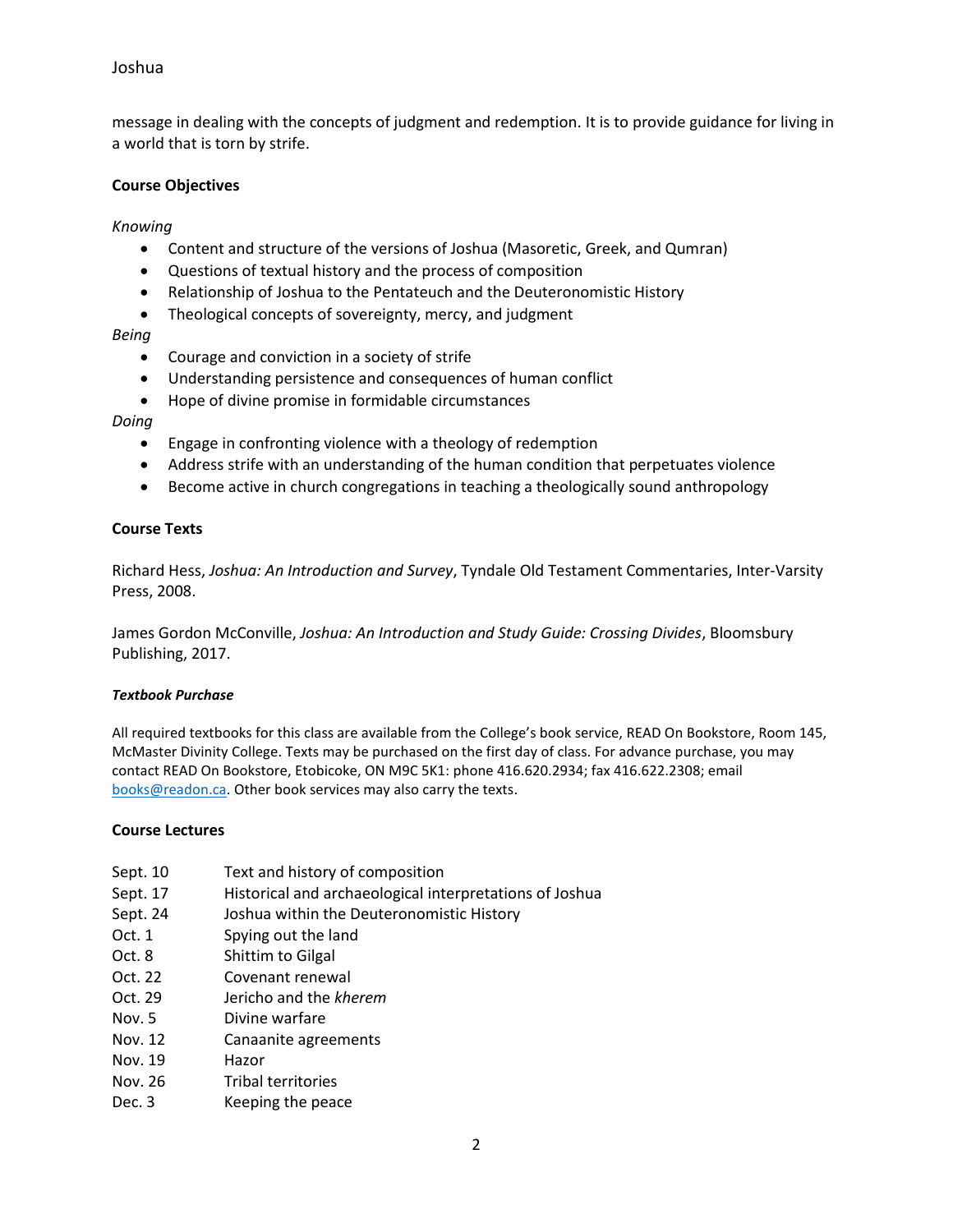# Joshua

# Dec. 10 Theology of Joshua in contemporary context

## **Course Assignments**

The book of Joshua is one phase in the story of divine redemption, not just of Israel but the restoration of creation. To most people Joshua reads like an aggressive military campaign in nationalistic interests. This is to reduce the book to misconceptions; redemption in Scripture is never limited to Israel nor is the creation of Israel for nationalistic ends. Joshua must be read as part of God's divine work in bringing an end to sin and violence and establishing a transforming covenant.

Contemporary society is engulfed with violence at all levels, often of a random and senseless variety. Joshua brings an important theology to understanding humanity, society, judgment and redemption. There are many ways to employ this theology. The task of the assignments in this course is to engage the theology of Joshua in addressing a contemporary situation.

## I. Literature Review: *Develop a suitable title for the assignment*

- a. The student will develop an annotated bibliography of approximately 15-20 resources (4000 pages) related to *the topic of the course* and write a 100-150 word annotation for each one. The required texts for the course can be included as part of the book list. The literature review will be approximately 2,000 words. This assignment is due Oct. 1<sup>st</sup> and will constitute 25% of the course grade.
- b. A paper will also be prepared that summarizes the key learnings from the annotated bibliography and provides a cogent foundation for a theology and practice of *the topic of the course.* The paper will be approximately 3,000 words. It is due Oct. 22nd and will constitute 25% of the course grade.

#### II. Major Paper: *Develop a suitable title for the paper according to the topic of the course*

The paper should include four key sections. First a brief, but clear explanation of how the paper is rooted in a Practice Led-research approach, second an exploration of the challenges and problems that provoke this study (i.e. why does this ministry practice need to be addressed? What are the problems that you want to identify?) Third, a consideration of a foundational theology of the practice of ministry under consideration in this course and a deep consideration of how new approaches to this practice can be employed in helping to address and improve ministry practice in this area. Fourth some reflection on the application of these ideas to the student's own ministry context (both in terms of the local church and also their ministry beyond the local church).

# The paper should be approximately 8,000 words. It is due Dec.  $10^{\text{th}}$  and will constitute 40% of the course grade.

#### III. Class Presentation

The student will offer a class presentation of their paper and its findings to the class. The presentation is due at a time agreed upon by the instructor and the student; it will constitute 10% of the course grade.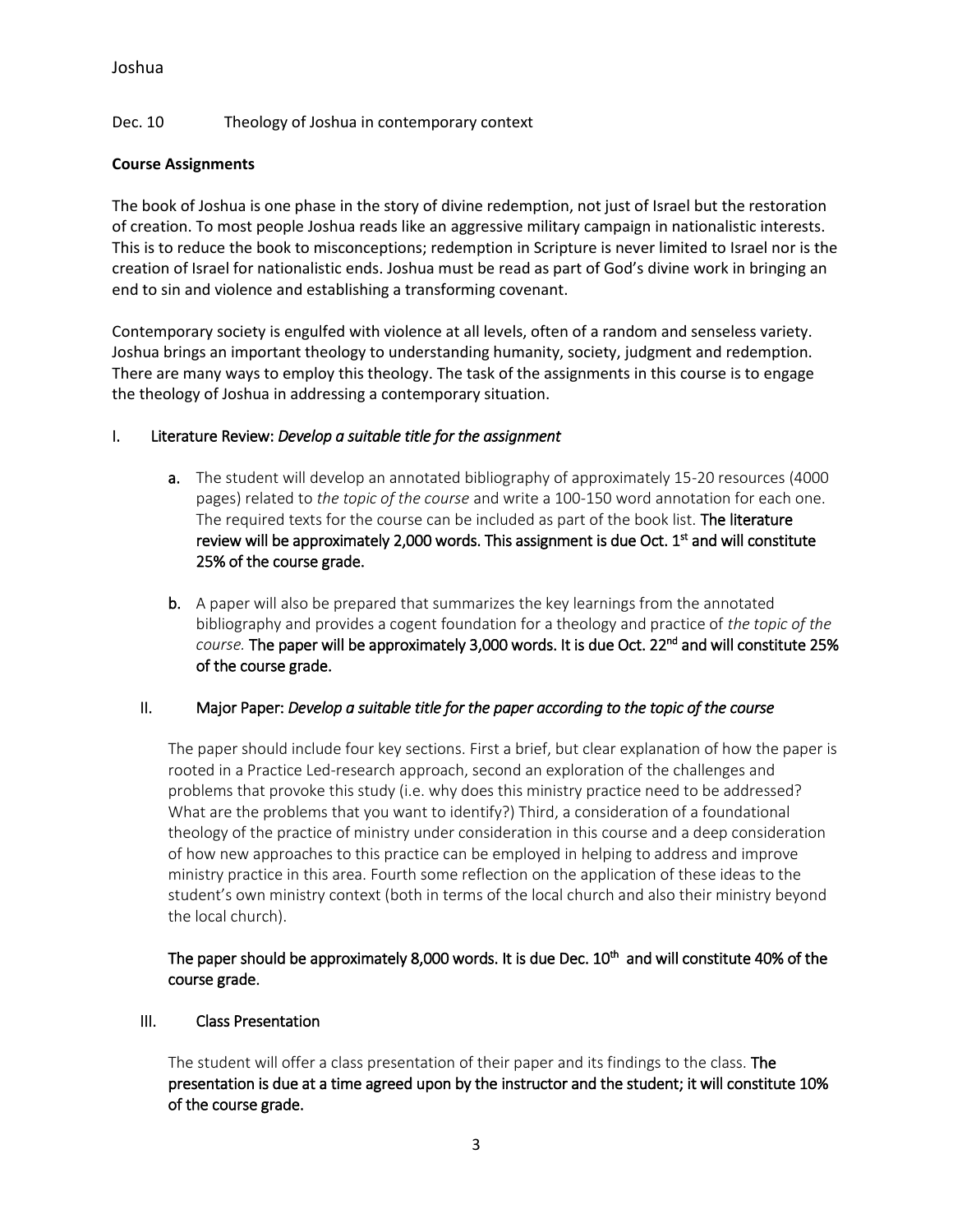# **Course Policies**

#### *Academic Honesty*

Academic dishonesty is a serious offence that may take any number of forms, including plagiarism, the submission of work that is not one's own or for which previous credit has been obtained, and/or unauthorized collaboration with other students. Academic dishonesty can result in severe consequences, e.g., failure of the assignment, failure of the course, a notation on one's academic transcript, and/or suspension or expulsion from the College.

Students are responsible for understanding what constitutes academic dishonesty. Please refer to the Divinity College Statement on Academic Honesty: [https://mcmasterdivinity.ca/rules-regulations/.](https://mcmasterdivinity.ca/rules-regulations/)

## *Gender Inclusive Language*

McMaster Divinity College uses inclusive language for human beings in worship services, student written materials, and all its publications. It is expected that inclusive language will be used in chapel services and all MDC assignments. In reference to biblical texts, the integrity of the original expressions and the names of God should be respected, but you will need to use gender-inclusive language for humans, and you will need to quote from a gender-inclusive version such as the following: NRSV (1989), NCV (1991), TEV/GNB/GNT (1992), CEV (1995), NLT (1996), TNIV (2005), and the Common English Bible (CEB 2011).

#### *Style*

All stylistic considerations (including but not limited to questions of formatting, footnotes, and bibliographic references) must conform to the McMaster Divinity College Style Guidelines for Essays and Theses: [https://mcmasterdivinity.ca/wp-content/uploads/2018/02/mdcstyleguide.pdf.](https://mcmasterdivinity.ca/wp-content/uploads/2018/02/mdcstyleguide.pdf) Failure to observe appropriate form will result in grade reductions.

# **Bibliographic Resources**

#### **Text of Joshua**

- De Troyer, K. "Reconstructing the OG of Joshua." In *Septuagint Research: Issues and Challenges in the Study of the Greek Jewish Scriptures*, edited by W. Kraus and R.G. Wooden, 105–18. SBLSCS 53. Atlanta: Society of Biblical Literature.
- Feldman, Ariel. *The Rewritten Joshua Scrolls from Qumran: Texts, Translations and Commentary*. Berlin: de Gruyter, 2014.
- Greenspoon, Leonard. "The Book of Joshua—Part 1: Texts and Versions." *Currents in Biblical Research* 3 (2005) 229–61.

\_\_\_\_\_\_\_\_\_\_\_\_\_\_\_\_. Textual Studies in the Book of Joshua. Harvard Semitic Monographs, 28. Chico, California: Scholar's Press, 1983.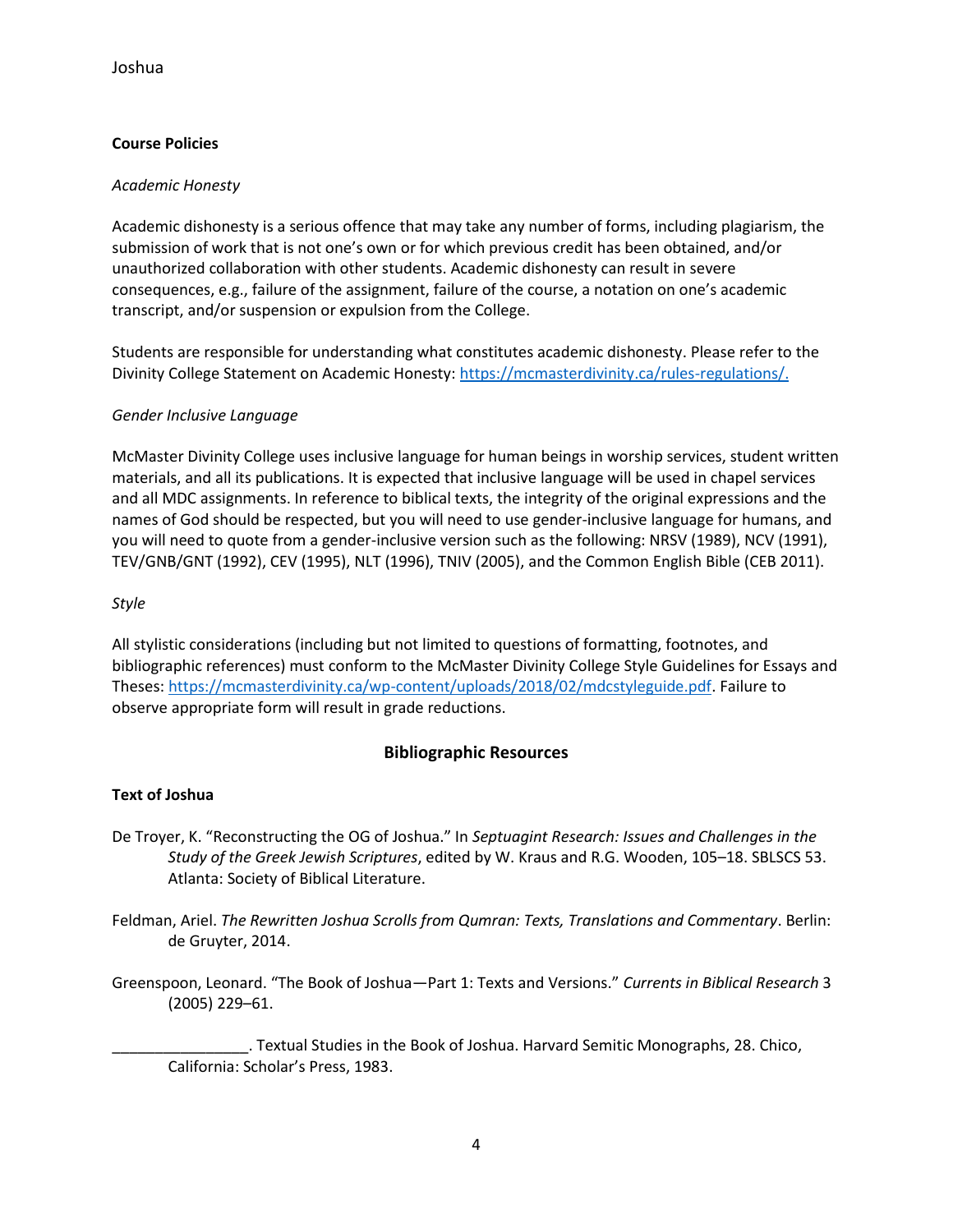- Mäkipelto, Ville. "The Four Deaths of Joshua: Why the Septuagint is Pivotal for the Study of Joshua 24." *Hebrew Bible and Ancient Israel* 6 (2017) 217–42.
- Tov, Emmanuel. "Two Literary Strata of Joshua: G and M." In *Textual Criticism of the Hebrew Bible*, third edition, revised and expanded, 294–299; idem, "Different Literary Editions of Joshua: 4QJosh<sup>a</sup> and M, G," 314–316. Minneapolis: Fortress Press, 2012.

\_\_\_\_\_\_\_\_\_\_\_\_. "The Literary Development of the Book of Joshua as Reflected in the Masoretic Text, the LXX, and 4QJoshua." In *Textual Criticism of the Hebrew Bible, Qumran, Septuagint*, 132–153. VTSup 167. Leiden: Brill, 2015.

- Trebolle Barrera, Julio C. "The Text-Critical Value of the Old Latin and Antiochean Greek Texts in the Books of Judges and Joshua." In *Interpreting Translation: Studies on the LXX and Ezekiel in Honour of Johan Lust*, edited by F. García Martínez and Marc Vervenne, 401–13. Bibliotheca Ephemeridum Theologicarum Lovaniensium 192. Leuven: Peeters, 2005.
- Ulrich, E. and F. M. Cross, eds. *Qumran Cave 4.IX: Deuteronomy, Joshua, Judges, Kings*. Discoveries in the Judaean Desert XIV. Oxford: Clarendon, 1995.

#### **Recent Commentaries (Post 2000)**

- Alter, Robert. *Ancient Israel: The Former Prophets; Joshua, Judges, Samuel, and Kings; A Translation with Commentary*. New York: Norton, 2013.
- Auld, A. Graeme. *Joshua: A Critical and Exegetical Commentary*. International Critical Commentary. T & T Clark, 2011.
- Beal, Lissa M. Wray. *Joshua*. The Story of God Bible Commentary. Grand Rapids, MI: Zondervan Academic, 2019.
- Butler, Trent C. *Joshua 1–12*. Word Biblical Commentary 7A. Grand Rapids, MI: Zondervan, 2014.
- ———. *Joshua 13–24*. Word Biblical Ccommentary 7B. Grand Rapids, MI: Zondervan, 2014.
- Creach, Jerome F. D. *Joshua: A Commentary for Teaching and Preaching*. Interpretation. Louisville: John Knox, 2003.
- Currid, John D. *Strong and Courageous: Joshua*. Grand Rapids, MI: Evangelical, 2010.
- Dallaire, Hélène. *Joshua: The Expositor's Bible Commentary*. Revised ed. Grand Rapids, MI: Zondervan, 2012.
- Dozeman, Thomas B. *Joshua 1–12: A New Translation with Introduction and Commentary*. Anchor Yale Bible 6B. New Haven: Yale University Press, 2015.

Firth, David G. *The Message of Joshua*. The Bible Speaks Today. Downers Grove, IL: IVP Academic, 2015.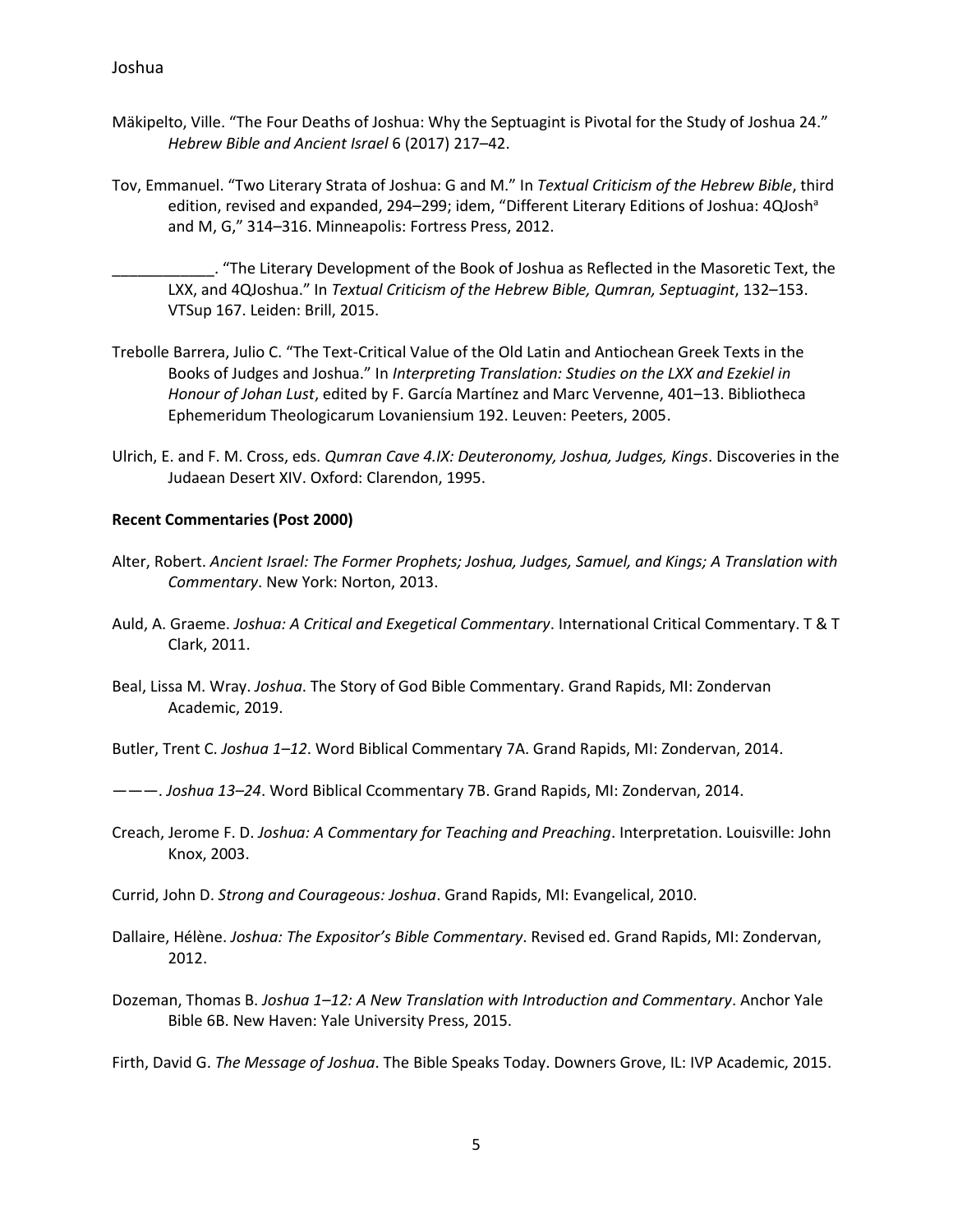- Franke, John R., ed. *Joshua, Judges, Ruth, 1–2 Samuel*. Ancient Christian Commentary on Scripture 4. Downers Grove, IL: IVP Academic, 2005.
- Hawk, L. Daniel. *Joshua: Studies in Hebrew Narrative and Poetry*. Berit Olam. Collegeville, MN: Liturgical, 2001.
- Harstad, Adolph L. *Joshua*. Concordia Commentary. St. Louis, MO: Concordia, 2005.
- Hess, Richard S. *Joshua: An Introduction and Commentary*. Tyndale Old Testament Commentary. Downers Grove, IL: IVP Academic, 2008.
- Hubbard, Robert L. Jr. *Joshua: NIV Application Commentary*. Grand Rapids, MI: Zondervan, 2009.
- Laughlin, John C. H. *Reading Joshua: A Historical-Critical/Archeological Commentary*. Reading the Old Testament. Macon, GA: Smyth and Helwys, 2015.
- Lennox, Stephen. *Joshua: A Commentary in the Wesleyan Tradition*. New Beacon Bible Commentary. Kansas City, MO: Beacon Hill, 2015.
- Matties, Gordon H. *Joshua*. Believers Church Bible Commentary. Harrisonburg, VA: Herald, 2012.
- McConville, J. Gordon, and Stephen Williams. *Joshua*. Two Horizons Old Testament Commentary. Grand Rapids, MI: Eerdmans, 2010.
- Mobley, Gregory. *Joshua*. Theological Bible Commentary. Louisville, KY: Westminster John Knox, 2009
- Pitkäken, Pikka M. A. *Joshua*. Apollos Old Testament. Downers Grove, IL: IVP Academic, 2010.
- Pressler, Carolyn. *Joshua, Judges, and Ruth*. Westminster Bible Companion. Louisville, KY: Westminster John Knox, 2002.
- Rösel, Hartmut N. *Joshua*. Historical Commentary of the Old Testament. Leuven: Peeters, 2011.

Ziese, Mark S. *Joshua*. College Press NIV Commentary. Joplin, MO: College, 2008.

#### **Older Commentaries (Pre 2000)**

Auld, Graeme A. *Joshua, Judges, and Ruth*. Daily Study Bible. Philadelphia: Westminster, 1984.

- Boling, Robert G. *Joshua: A New Translation with Notes and Commentary*. Anchor Bible 6. Garden City, NY: Doubleday, 1982.
- Cohen, Abraham, ed. *Joshua and Judges: Hebrew Text and English Translation, with an Introduction and Commentary*. Soncino Books of the Bible. London: Soncino, 1950.

Curtis, Adrian H. W. *Joshua*. Old Testament Guides. Sheffield: Sheffield Academic Press, 1994.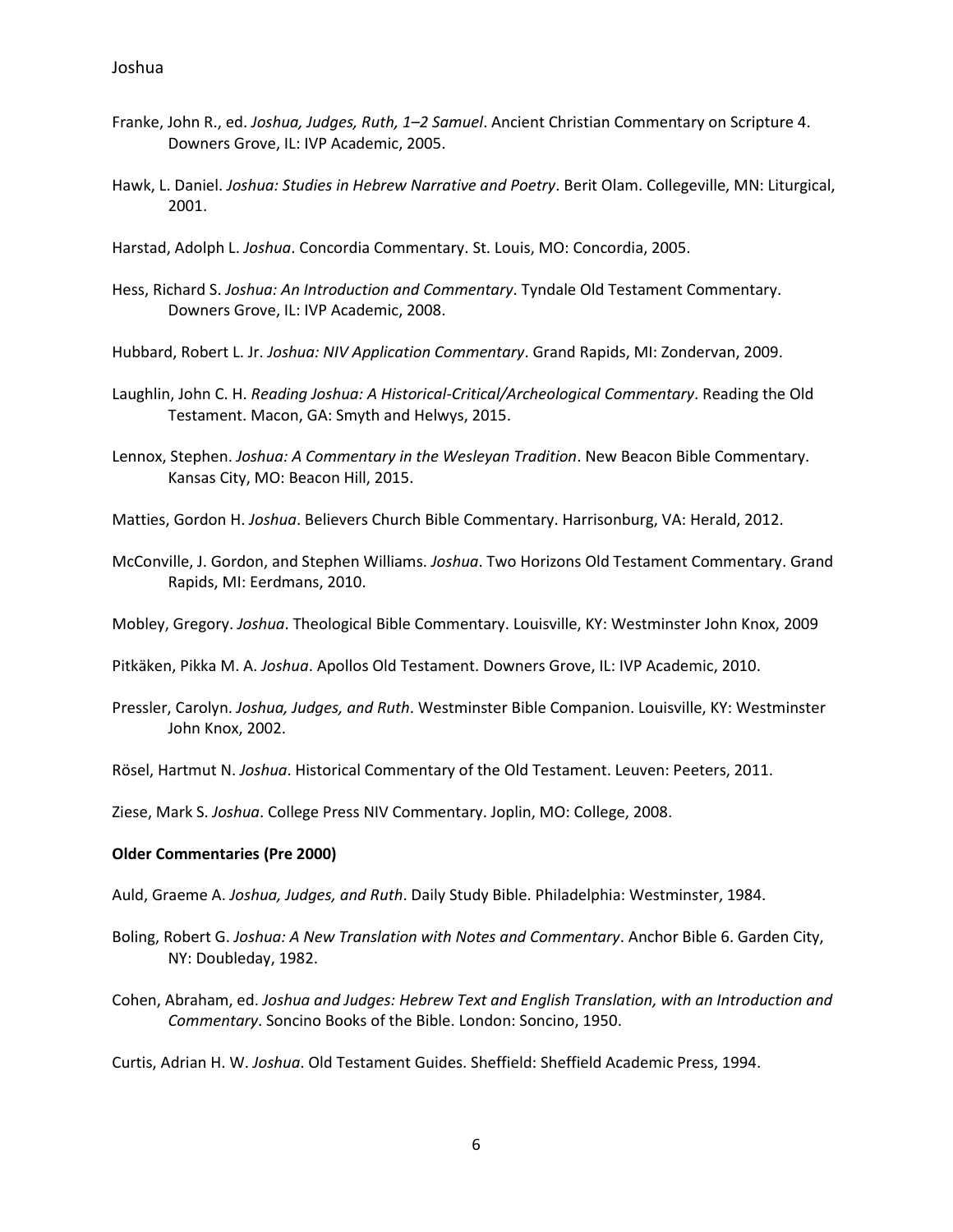- Friedeberg, S. *Joshua: An Annotated Hebrew Text with Introduction, Vocabulary, Geographical, and Historical Glossary and Three Maps*. London: Heinemann, 1913.
- Goslinga, C. J. *Joshua, Judges, Ruth*. Bible Student's Commentary. Translated by Ray Togtman. Grand Rapids, MI: Zondervan, 1987.
- Gray, John. *Joshua, Judges, Ruth*. New Century Bible Commentary. Revised ed. Grand Rapids, MI: Eerdmans, 1986.
- Hamlin, E. John. *Inheriting the Land: A Commentary on the Book of Joshua*. International Theological Commentary. Grand Rapids, MI: Eerdmans, 1983.
- Harris, J. Gordon, et al. *Joshua, Judges, Ruth*. Understanding the Bible Commentary Series 5. Grand Rapids, MI: Baker, 1995.
- Howard, David M. *Joshua: An Exegetical and Theological Exposition of Holy Scripture*. New American Commentary 5. Nashville, TN: Broadman & Holman, 1998.
- Miller, J. Maxwell, and Gene M. Tucker. *The Book of Joshua*. The Cambridge Bible Commentary. Cambridge: Cambridge University Press, 1974.
- Nelson, Richard D. *Joshua: A Commentary*. OTL. Louisville, KY: Westminster John Knox, 1997.
- Rast, Walter E. *Joshua, Judges, Samuel, Kings*. Proclamation Commentaries. Philadelphia: Fortress, 1978.

Rosenberg, A. J. *The Book of Joshua*. Brooklyn, NY: Judaica, 1984.

- Soggin, J. Alberto. *Joshua: A Commentary*. The Old Testament Library. Philadelphia, PA: Westminster, 1972.
- Woudstra, Marten H. *The Book of Joshua*. New International Commentary on the Old Testament. Grand Rapids, MI: Eerdmans, 1981.

#### **Monographs and Articles**

- Bratcher, Robert, and Barclay M. Newman. *A Translator's Handbook on the Book of Joshua*. New York: United Bible Society, 1983.
- Earl, Douglas S. *Reading Joshua as Christian Scripture*. Journal of Theological Interpretation Supplements 2. Winona Lake, IN: Eisenbrauns, 2010.
- ———. *The Joshua Delusion?: Rethinking Genocide in the Bible*. Eugene, OR: Cascade Books, 2010.
- McConville, J. Gordon. *Joshua: Crossing Divides*. T&T Clark Study Guides to the Old Testament. London: Bloomsbury T&T Clark, 2017.
- Mills, Mary E. *Joshua to Kings: History, Story, Theology*. T&T Clark Approaches to Biblical Studies. 3rd ed. New York: Bloomsbury T&T Clark, 2016.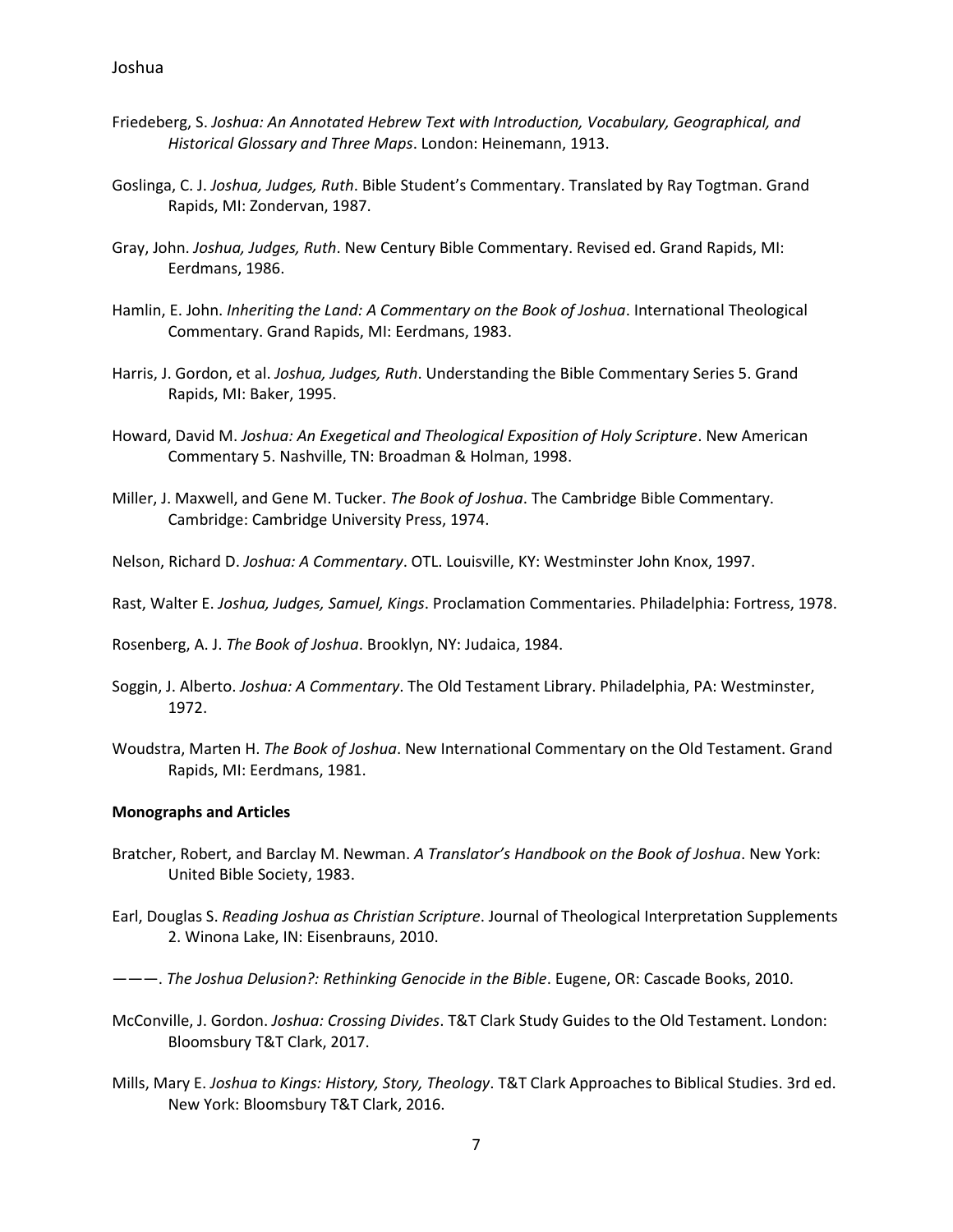- Nelson, Richard. *The Double Redaction of the Deuteronomistic History*. JSOTSup 18. Sheffield: University of Sheffield, 1981.
- Peckham, Brian. *The Composition of the Deuteronomistic History*. Harvard Semitic Monographs 35. Atlanta: Scholars, 1985.
- Taylor, Marion Ann, and Christiana De Groot, eds. *Women of War, Women of Woe: Joshua and Judges through the Eyes of Nineteenth-Century Female Biblical Interpreters*. Grand Rapids, MI: Eerdmans, 2016.
- Wahl, Otto. *Die Sacra-Parallela-Zitate: aus den Büchern Josua, Richter, 1/2 Samuel, 3/4 Könige sowie 1/2 Chronik*. Mitteilungen des Septuaginta-Unternehmens 29. Göttingen: Vandenhoeck & Ruprecht, 2004.
- *Joshua and Literary Readings*
- Beal, Lissa M. Wray. "The Past as Threat and Hope: Reading Joshua with Numbers." *Bulletin for Biblical Research* 27 (2017) 461–83.
- Beck, John A. "Why do Joshua's Readers Keep Crossing the River?: The Narrative-Geographical Shaping of Joshua 3–4." *Journal of the Evangelical Theological Society* 48 (2005) 689–99.

Biddle, Mark E. "Literary Structures in the Book of Joshua." *Review & Expositor* 95 (1998) 189–201.

- Chambers, Nathan J. "Confirming Joshua as the Interpreter of Israel's Tôrāh: The Narrative Role of Joshua." *Bulletin for Biblical Research* 25 (2015) 141–53.
- Firth, David G. "Disorienting Readers in Joshua 1:1—5:12." *Journal for the Study of the Old Testament* 41 (2017) 413–30.
- Robinson, Robert B. "The Coherence of the Jericho Narrative: A Literary Reading of Joshua 6." In *Konsequente Traditionsgeschichte: Festschrift für Klaus Baltzer zum 65 Geburstag*, edited by Rudiger Bartelmus, 311–35. Göttingen: Vandenhoeck & Ruprecht, 1993.
- *Joshua and Archeology/Geography*
- Browning, Daniel C., Jr. "'The Hill Country is not Enough for Us': Recent Archeology and the Book of Joshua." *Southwestern Journal of Theology* 41 (1998) 25–43.
- Finkelstein, Israel. "Shiloh Yields Some, but not All, of Its Secrets." *Biblical Archeology Review* 12 (1986) 22–41.

Frendo, Anthony J. "Was Rahab Really a Harlot?" *Biblical Archeology Review* 39 (2013) 62–65, 74–75.

Hardin, James W., Joshua M. Feinberg, and Jeff Blakely. "Archeomagnetism as a Complementary Dating Technique to Address the Iron Age Chronology Debate in the Levant." *Near Eastern Archeology* 79 (2016) 90–106.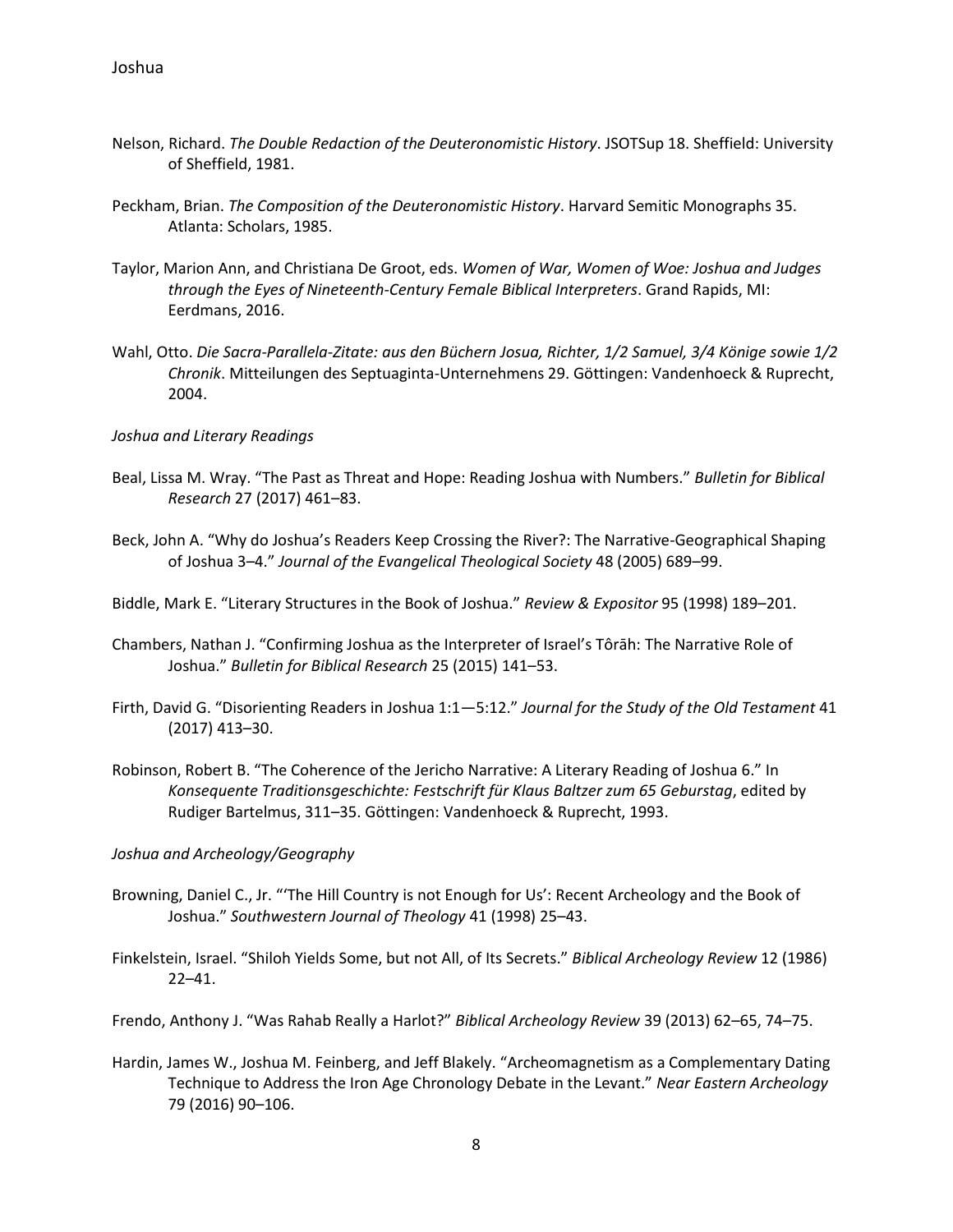Hess, Richard S. "A Typology of West-Semitic Place Name Lists with Special Reference to Joshua 13–21." *The Biblical Archeologist* 59 (1996) 160–70.

———. "West Semitic Texts and the Book of Joshua." *Bulletin for Biblical Research* 7 (1997) 63–76.

- Leith, Mary Joan Winn. "The Archeology of Rahab." *Biblical Archeology Review* 33 (2007) 22, 78.
- Merrill, Eugene H. "Palestinian Archeology and the Date of the Conquest: Do Tells Tell Tales?" *Grace Theological Journal* 3 (1982) 107–21.
- Miller, J. Maxwell. "Archeology and the Israelite Conquest of Canaan: Some Methodological Observations." *Palestine Exploration Quarterly* 109 (1977) 87–93.
- Petrovich, Douglas. "The Dating of Hazor's Destruction in Joshua 11 by Way of Biblical, Archeological, and Epigraphical Evidence." *Journal of the Evangelical Theological Society* 51 (2008) 489–512.
- Scheffler, Eben. "Jericho: From Archeology Challenging the Canon to Searching for the Meaning(s) of Myth(s)." *HTS Teologiese Studies* 69 (2013) 10 pages, DOI: [http://dx.doi.org/10.4102/hts.v69i1.1918.](http://dx.doi.org/10.4102/hts.v69i1.1918)
- Stillinger, Michele D., et al. "A Rejoinder on the Value of Archeomagnetic Dating: Integrative Methodology is the Key to Addressing Iron Age Chronology." *Near Eastern Archeology* 81 (2018) 141–44.
- Wood, Bryant G. "Did the Israelites Conquer Jericho: A New Look at the Archeological Evidence." *Biblical Archeological Review* 16 (1990) 44–58.
- Zertal, Adam. "Has Joshua's Altar Been Found on Mt. Ebal." *Biblical Archeology Review* 11 (1985) 26–43.
- Zevit, Ziony. "The Problem of Ai: New Theory Rejects Battle as Described in Bible but Explains How Story Evolved." *Biblical Archeology Review* 11 (1985) 58–69.

*Joshua and Covenant*

- Berner, Christoph. "The Gibeonite Deception: Reflections on the Interplay between Law and Narrative in Josh 9." *Scandinavian Journal of the Old Testament* 31 (2017) 254–74.
- Campbell, K. M. "Rahab's Covenant: A Short Note on Joshua 2:9–21." *Vetus Testamentum* 22 (1972) 243–44.

DeClaissé-Walford, Nancy L. "Covenant in the Book of Joshua." *Review & Expositor* 95 (1998) 227–34.

- Gentry, Peter J. "The Relationship of Deuteronomy to the Covenant at Sinai." *The Southern Baptist Journal of Theology* 18 (2014) 35–57.
- Harris, Gregory H. "Did God Fulfill Every Good Promise?: Toward a Biblical Understanding of Joshua 21:43–45, Part 1." *The Master's Seminary Journal* 23 (2012) 55–83.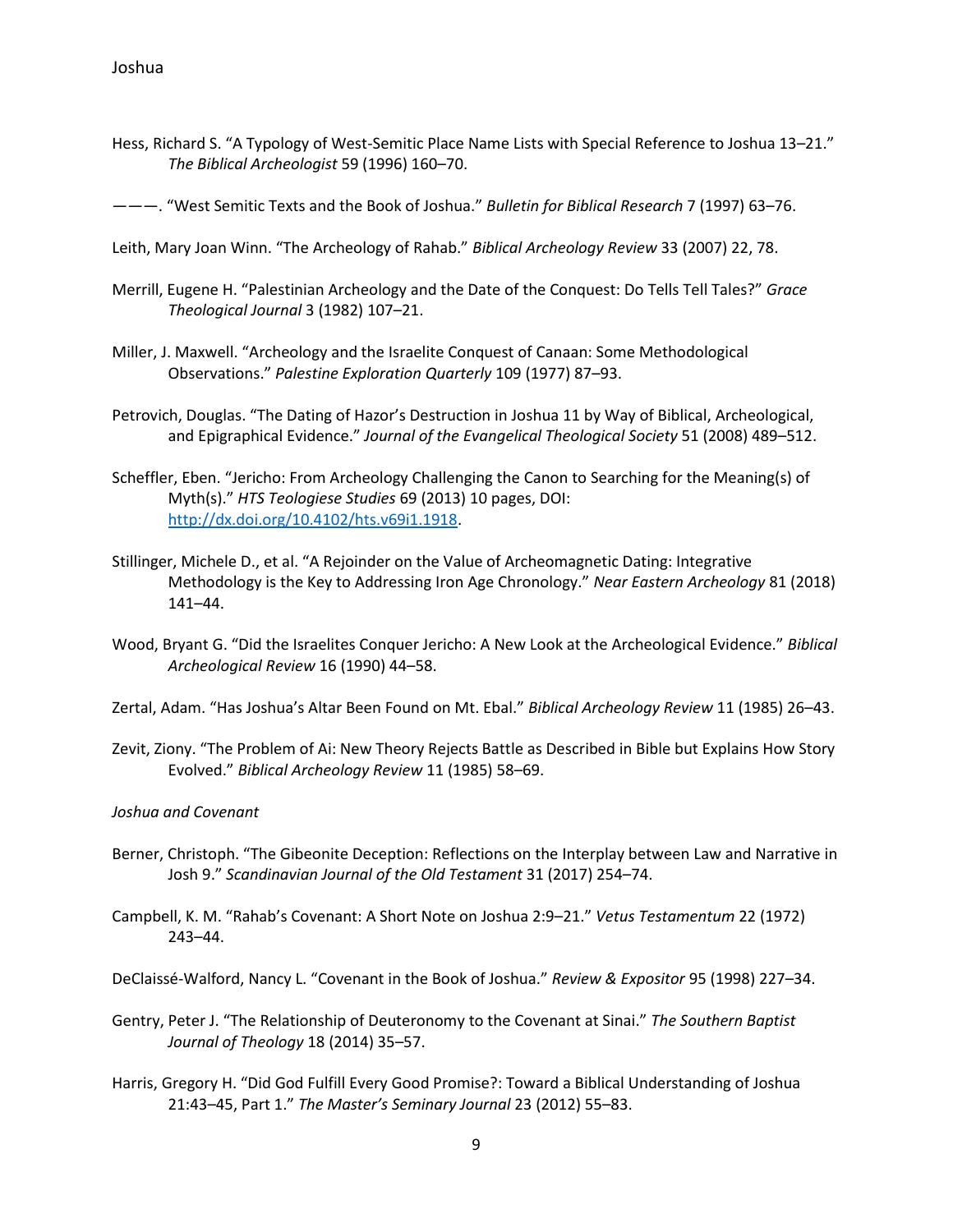- ———. "Did God Fulfill Every Good Promise?: Toward a Biblical Understanding of Joshua 21:43–45, Part 2." *The Master's Seminary Journal* 24 (2013) 69–96.
- Sharp, Carolyn J. "'Be Strong and Resolute!': Reading Joshua in the Contemporary Church." *Anglican Theological Review* 97 (2015) 19–32.
- *Joshua and Deuteronomistic History (DH or DtrH)*
- Briend, Jacques. "The Sources of the Deuteronomistic History: Research on Joshua 1–12." In *Israel Constructs its History: Deuteronomistic Historiography in Recent Research*, edited by Albert de Pury, et al., 360–86. Sheffield: Sheffield Academic, 2000.
- Dozeman, Thomas B. "The Book of Joshua in Recent Research." *Currents in Biblical Research* 15 (2017) 270–88.
- Goswell, Gregory R. "Joshua and Kingship." *Bulletin for Biblical Research* 23 (2013) 29–42.
- Groningen, Gerard van. "Joshua–II Kings: Deuteronomistic? Priestly? Or Prophetic Writing?" *Journal of the Evangelical Theological Society* 12 (1969) 3–26.
- Krause, Joachim J. "The Book of the Torah in Joshua 1 and 23 and in the Deuteronomistic History." *Zeitschrift für die alttestamentliche Wissenschaft* 127 (2015) 412–28.
- ———. "Hexateuchal Redaction in Joshua." *Hebrew Bible and Ancient Israel* 6 (2017) 181–202.
- Kugler, Gili. "Who Conquered Hebron?: Apologetic and Polemical Tendencies in the Story of Caleb in Josh 14." *Vetus Testamentum* 67 (2017) 570–80.
- Peckham, Brian. "The Significance of the Book of Joshua in Noth's Theory of the Deuteronomistic History." In *The History of Israel's Traditions, The Heritage of Martin Noth*, edited by Steven L. McKenzie and M. Patrick Graham, 213–34. Sheffield: Sheffield Academic, 1994.
- Stone, Lawson G. "On Historical Authenticity, Historical Criticism, and Biblical Authority: Reflections on the Case of the Book of Joshua." *The Asbury Theological Journal* 57 (2002) 83–96.
- Wenham, Gordon J. "Deuteronomic Theology of the Book of Joshua." *Journal of Biblical Literature* 90 (1971) 140–48.
- *Joshua and Conquest/holy war/kherem/land distribution*
- Assis, Elie. "'How Long Are You Slack to Go to Possess the Land' (Jos. xviii 3): Ideal and Reality in the Distribution Descriptions in Joshua xiii–xix." *Vetus Testamentum* 53 (2003) 1–25.
- Berman, Joshua A. "The Making of the Sin of Achan (Joshua 7)." *Biblical Interpretation* 22 (2014) 115–31.
- Brueggemann, Walter. *Divine Presence Amid Violence: Contextualizing the Book of Joshua*. Eugene, OR: Cascade, 2009.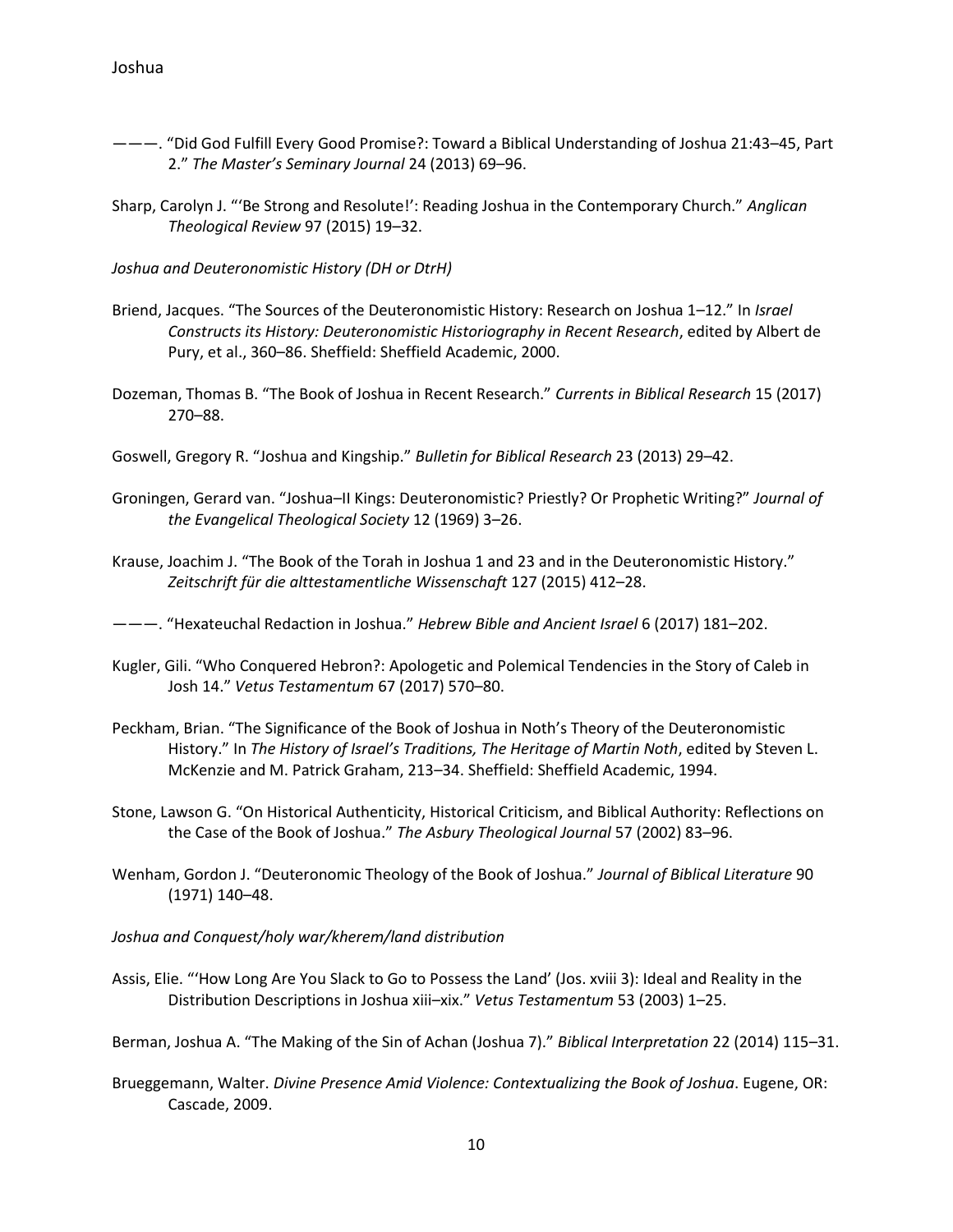———. "The God of Joshua . . . Give or Take the Land." *Interpretation* 66 (2012) 164–75.

- Clarke, Terrance A. "Complete v. Incomplete Conquest: A Re-examination of Three Passages in Joshua." *Tyndale Bulletin* 61 (2010) 89–104.
- Coats, George W. "The Book of Joshua: Heroic Saga or Conquest Theme?" *Journal for the Study of the Old Testament* 12 (1987) 15–32.
- Dafna, Avraham Lorberbaum. "Did the Wall of Jericho Collapse or Did the City Surrender?" *Jewish Biblical Quarterly* 38 (2010) 36–40.
- Dozeman, Thomas B. "The Book of Joshua in Recent Research." *Currents in Biblical Research* 15 (2017) 270–88.
- Drinkard, Joel F. "The History and Archeology of the Book of Joshua and the Conquest/Settlement Period." *Review & Expositor* 95 (1998) 171–88.
- Ford, William. "What about the Gibeonites?" *Tyndale Bulletin* 66 (2015) 197–216.
- Gangloff, Frédéric. "Joshua 6: Holy War or Extermination by Divine Command (herem)." *Theological Review* 25 (2004) 3–23.
- Halpern, Baruch. "Gibeon: Israelite Diplomacy in the Conquest Era." *The Catholic Biblical Quarterly* 37 (1975) 303–16.
- Hawk, L. Daniel. "Christianizing Joshua: Making Sense of the Bible's Book of Conquest." *Journal of Theological Interpretation* 5 (2011) 121–32.
- ———."The Truth about Conquest: Joshua as History, Narrative, and Scripture." *Interpretation* 66 (2012) 129–40.

Hess, Richard S. "The Book of Joshua as a Land Grant." *Biblica* 83 (2002) 493–506.

- Hoffman, Yair. "The Deuteronomistic Concept of the *Herem*." *Zeitschrift für die alttestamentliche Wissenschaft* 111 (1999) 196–210.
- Hom, Mary Katherine. "A Day Like No Other: A Discussion of Joshua 10:12–14." *Expository Times* 115 (2004) 217–23.
- Mafico, Temba L. "Joshua." In *The Africana Bible: Reading Israel's Scriptures from Africa and the African Diaspora*, edited by Hugh R. Page Jr., et al., 115–19. Minneapolis, MN: Fortress, 2010.
- ———. "Palestinian Archeology and the Date of the Conquest: Do Tells Tell Tales?" *Grace Theological Journal* 3 (1982) 107–21.
- Niehaus, Jeffrey. "Joshua and Ancient Near Eastern Warfare." *Journal of the Evangelical Theological Society* 31 (1988) 37–50.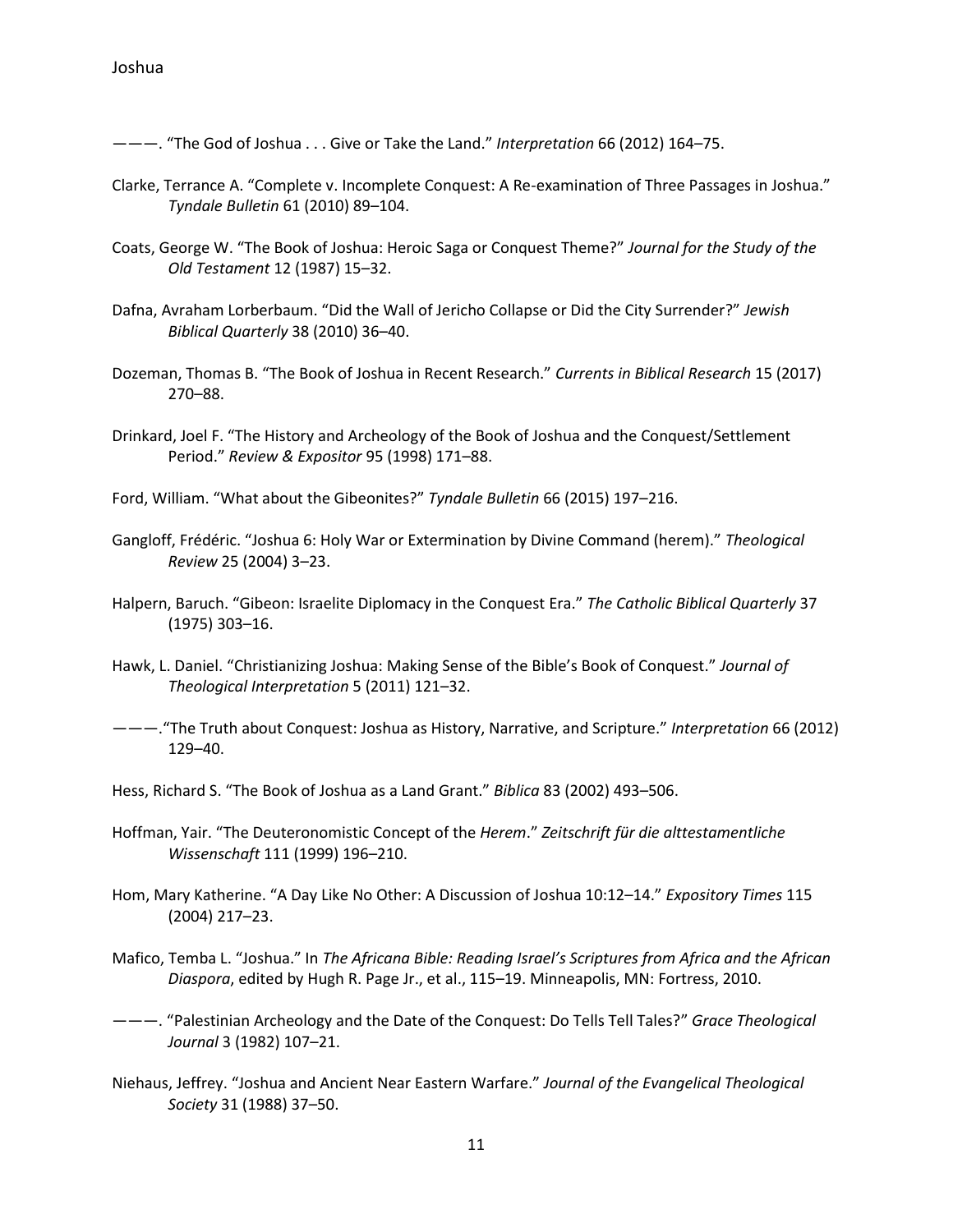- Rowley, Matthew Patrick. "The Epistemology of Sacralized Violence in the Exodus and Conquest." *Journal of the Evangelical Theological Society* 57 (2014) 63–83.
- Ruiten, Jacques van, and Jacobus Cornelis de Vos, eds. *The Land of Israel in Bible, History, and Theology: Studies in Honour of Ed Noort*. Supplements to Vetus Testamentum 124. Leiden: Brill, 2009.
- Sherwood, Aaron. "A Leader's Misleading and a Prostitute's Profession: A Re-examination of Joshua 2." *Journal for the Study of the Old Testament* 31 (2006) 43–61.
- Spero, Shubert. "Why the Walls of Jericho Came Tumbling Down." *Jewish Biblical Quarterly* 34 (2006) 86–91.
- Stone, Lawson G. "Ethical and Apologetic Tendencies in the Redaction of the Book of Joshua." *The Catholic Biblical Quarterly* 53 (1991) 25–35.
- Thelle, Rannfrid I. "The Biblical Conquest Account and its Modern Hermeneutical Challenges." *Studia Theologica* 61 (2007) 61–81.
- Versluis, Arie. "Devotion and/or Destruction?: The Meaning and Function of חרם in the Old Testament." *Zeitschrift für die alttestamentliche Wissenschaft* 128 (2016) 233–46.
- Waltke, Bruce K. "The Date of the Conquest." *The Westminster Theological Journal* 52 (1990) 181–200.
- Yadin, Yigael. "Military and Archeological Aspects of the Conquest of Canaan in the Book of Joshua." *Jewish Bible Quarterly* 32 (2004) 7–15.
- ———. "Is the Biblical Account of the Israelite Conquest of Canaan Historically Reliable." *Biblical Archeology Review* 8 (1982) 16–23.

*Joshua and Theology*

- Butler, Trent C. "The Theology of Joshua." *Review & Expositor* 95 (1998) 203–225.
- Collins, John J. "The God of Joshua." *Scandinavian Journal of the Old Testament* 28 (2014) 212–28.
- Earl, Douglas. "Reading the Book of Joshua Theologically: The Problem of Violence." *Scripture Bulletin* 35 (2005) 61–72.
- Ellis, Robert R. "The Theological Boundaries of Inclusion and Exclusion in the Book of Joshua." *Review & Expositor* 95 (1998) 235–50.
- Hawk, L. Daniel. "The Truth about Conquest: Joshua as History, Narrative, and Scripture." *Interpretation* 66 (2012) 129–40.
- Hinlicky, Paul R. "The Theology of the Divine Warrior in the Book of Joshua." *Word & World* 37 (2017) 271–80.